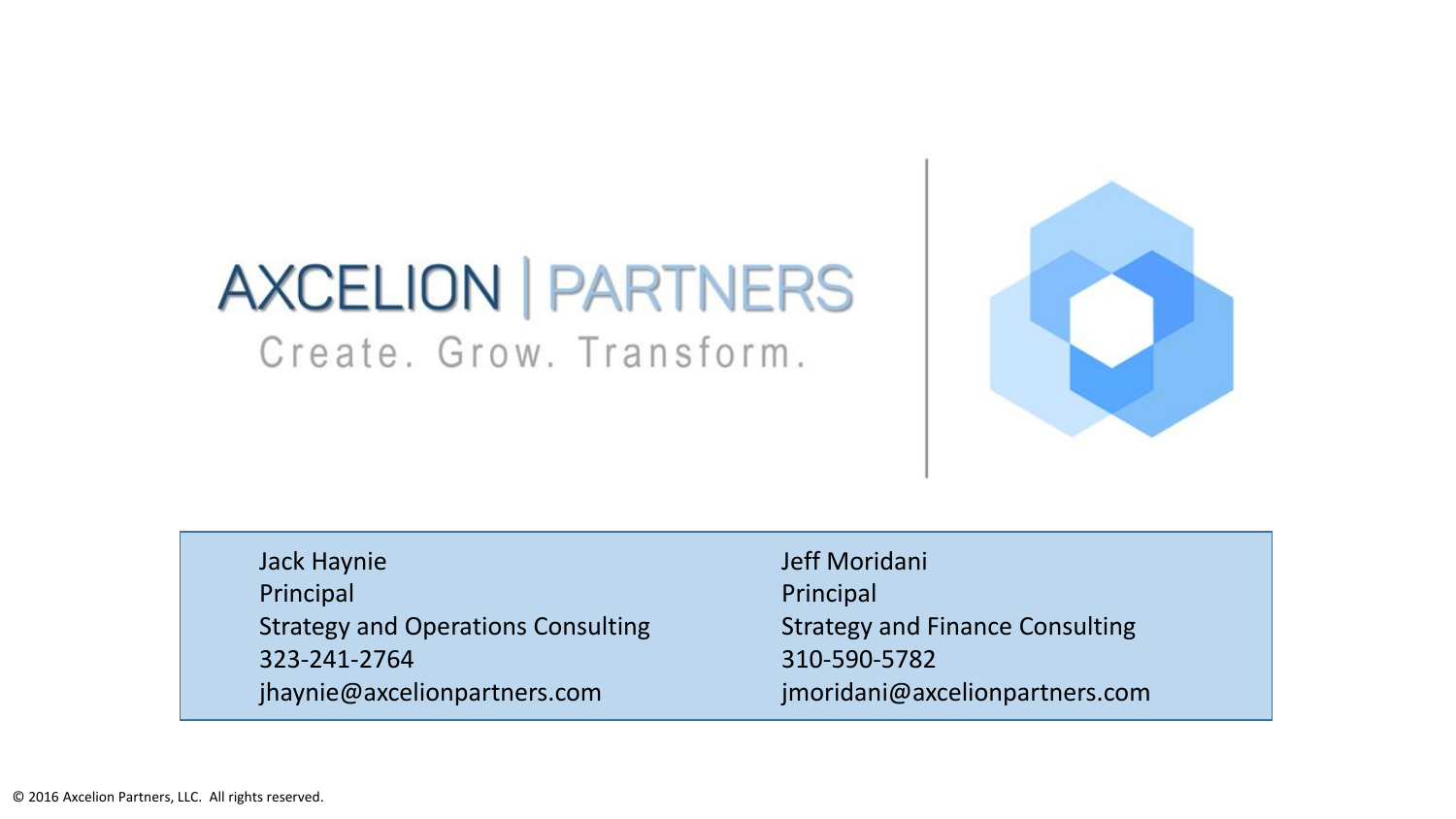## **ADDED VALUE TO CLIENTS**

**We have 35 years of experience working with companies of all sizes to capture significant new value from a wide variety of business opportunities.**



**MULTI-DISCIPLINARY**

We have an end-to-end view of your business, from front office processes, such as sales and client services, to back office processes, like finance and HR, and all points in between



Our client experience spans a variety of industries including services, manufacturing, high tech, retail and telecommunications



**TRACK RECORD OF SUCCESS**

We have identified and helped clients capture hundreds of millions of dollars in value



**VARIED CHALLENGES**

We have helped clients solve challenges from starting up to reinvigorating growth to transforming to be more profitable and competitive

**AXCELION | PARTNERS** 

**We primarily work with start-ups, small and medium-sized businesses.**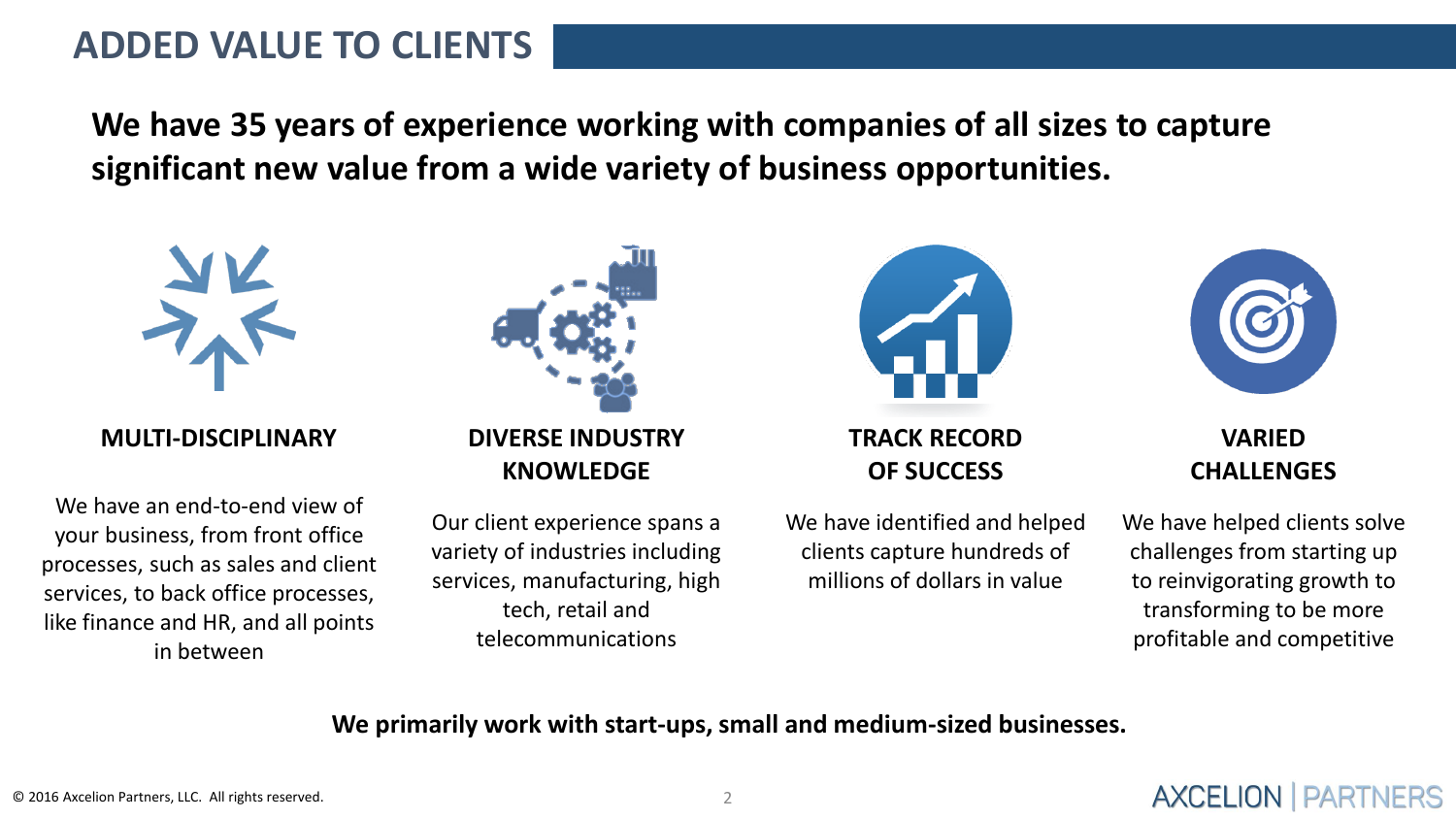## **APPROACH**

**To help you succeed, we bring our broad business experience and network of specialists to address all your needs.**

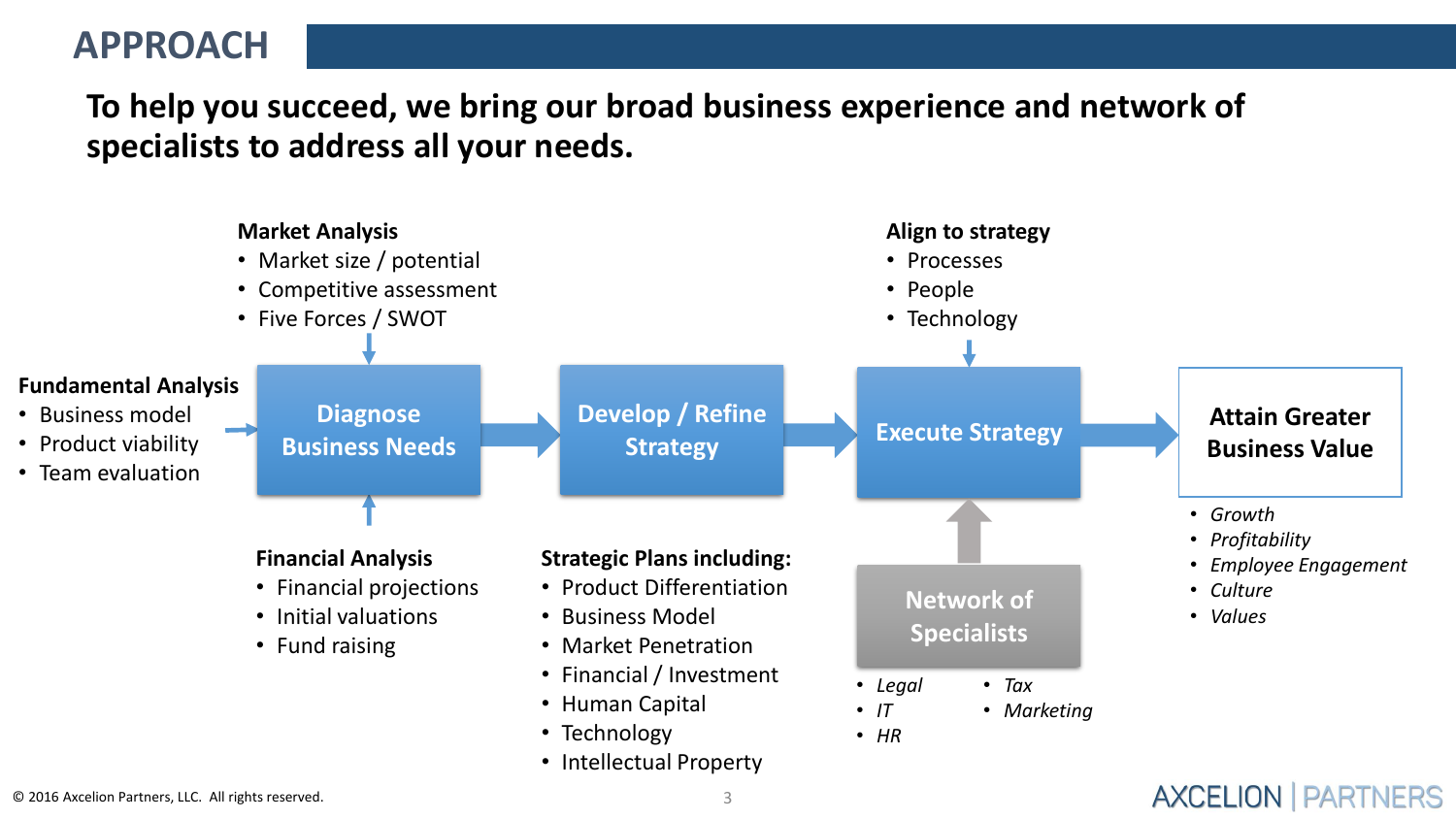## **JOURNEY**

**We strive to understand what is unique about you and your business needs, then tailor an appropriate, comprehensive solution set to fulfill them.**

|                              | <b>CREATE</b>                                                                                                                                                                                   | <b>GROW</b>                                                                                                                                                                                          | <b>TRANSFORM</b>                                                                                                                                                                                                           |
|------------------------------|-------------------------------------------------------------------------------------------------------------------------------------------------------------------------------------------------|------------------------------------------------------------------------------------------------------------------------------------------------------------------------------------------------------|----------------------------------------------------------------------------------------------------------------------------------------------------------------------------------------------------------------------------|
| <b>Typical</b><br>Objectives | • Develop competitive offerings<br><b>Establish a viable business model</b><br>• Launch quickly<br>• Determine best funding strategy to<br>confidently approach financial markets               | ■ Expand market share<br>• Increase capacity<br>Improve or expand product offerings<br>■ Increase sales productivity                                                                                 | • Increase profitability<br>Improve customer satisfaction<br><b>Enhance employee engagement</b>                                                                                                                            |
| Primary<br>Challenges        | Analyzing market size, needs, trends<br>Analyzing competitive landscape<br>Assessing viability of products<br>• Determining differentiation strategy<br>■ Securing needed funding               | • Developing new markets<br>• Capturing market share<br>■ Building scalable operations<br>■ Attracting top talent<br>• Crossing key growth horizons                                                  | ■ Reducing costs<br>• Gaining operational efficiencies<br>Improving customer responsiveness<br>Retaining top talent                                                                                                        |
| Approach                     | We help determine the best funding solution,<br>collaborate in design and construction of<br>viable business models, and refine product<br>differentiation to create a competitive<br>business. | We develop a growth strategy and<br>implementation plan that includes process,<br>people and technology changes to capitalize<br>quickly on market opportunities to accelerate<br>the pace of growth | We evaluate processes, people and<br>technology against business strategy and a<br>changing marketplace to identify and fix gaps,<br>resulting in improved profitability, customer<br>satisfaction and employee engagement |

### **We specialize in your business. Other consultants specialize in their skill sets.**

**AXCELION | PARTNERS**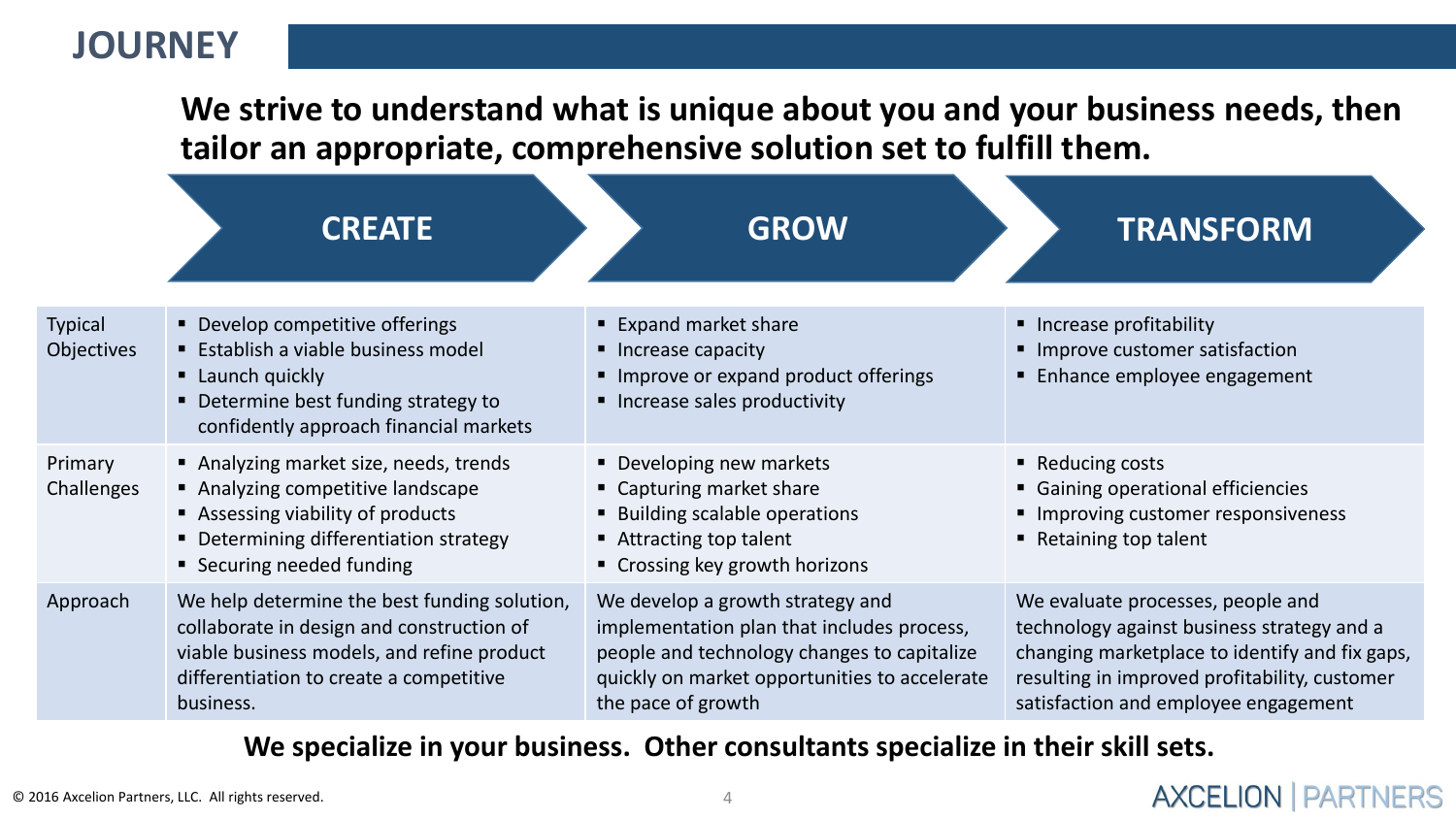



| Approach                                          | Collect data needed to assess<br>market demand, competition,<br>business model                             | Study market structure, demand,<br>and competition then enhance<br>product and business model to<br>improve competitiveness | Perform financial projections and<br>estimate investment<br>requirements; recommend<br>funding sources                  | Develop investor presentation,<br>coach clients for presentations,<br>introduce to key investors to<br>secure needed resources |
|---------------------------------------------------|------------------------------------------------------------------------------------------------------------|-----------------------------------------------------------------------------------------------------------------------------|-------------------------------------------------------------------------------------------------------------------------|--------------------------------------------------------------------------------------------------------------------------------|
| <b>Example Tools</b>                              | • Interviews<br>• Client Data Request<br>• Industry Comp Metrics<br>• Break Even Analysis<br>• Site visits | • SWOT Analysis<br>• Industry Analysis<br>• Supply Chain Analysis<br>• Addressable Market<br>Evaluation                     | • Revenue Projections<br>• Cost Projections<br>• Projected Capital<br><b>Requirements</b><br>• Implementation Timetable | • Funding Request Presentation<br>• Coaching for Investor<br><b>Presentations</b><br>• Key Investor Introductions              |
| <b>Timing</b>                                     | 1-2 weeks                                                                                                  | 1-2 weeks                                                                                                                   | 1-2 weeks                                                                                                               | <b>Varies</b>                                                                                                                  |
|                                                   |                                                                                                            | <b>Prior client results include:</b><br>• 83% of our clients have received requested funding to-date                        |                                                                                                                         |                                                                                                                                |
| 2016 Axcelion Partners, LLC. All rights reserved. |                                                                                                            |                                                                                                                             |                                                                                                                         | <b>PARTNERS</b><br><b>AXCELION</b>                                                                                             |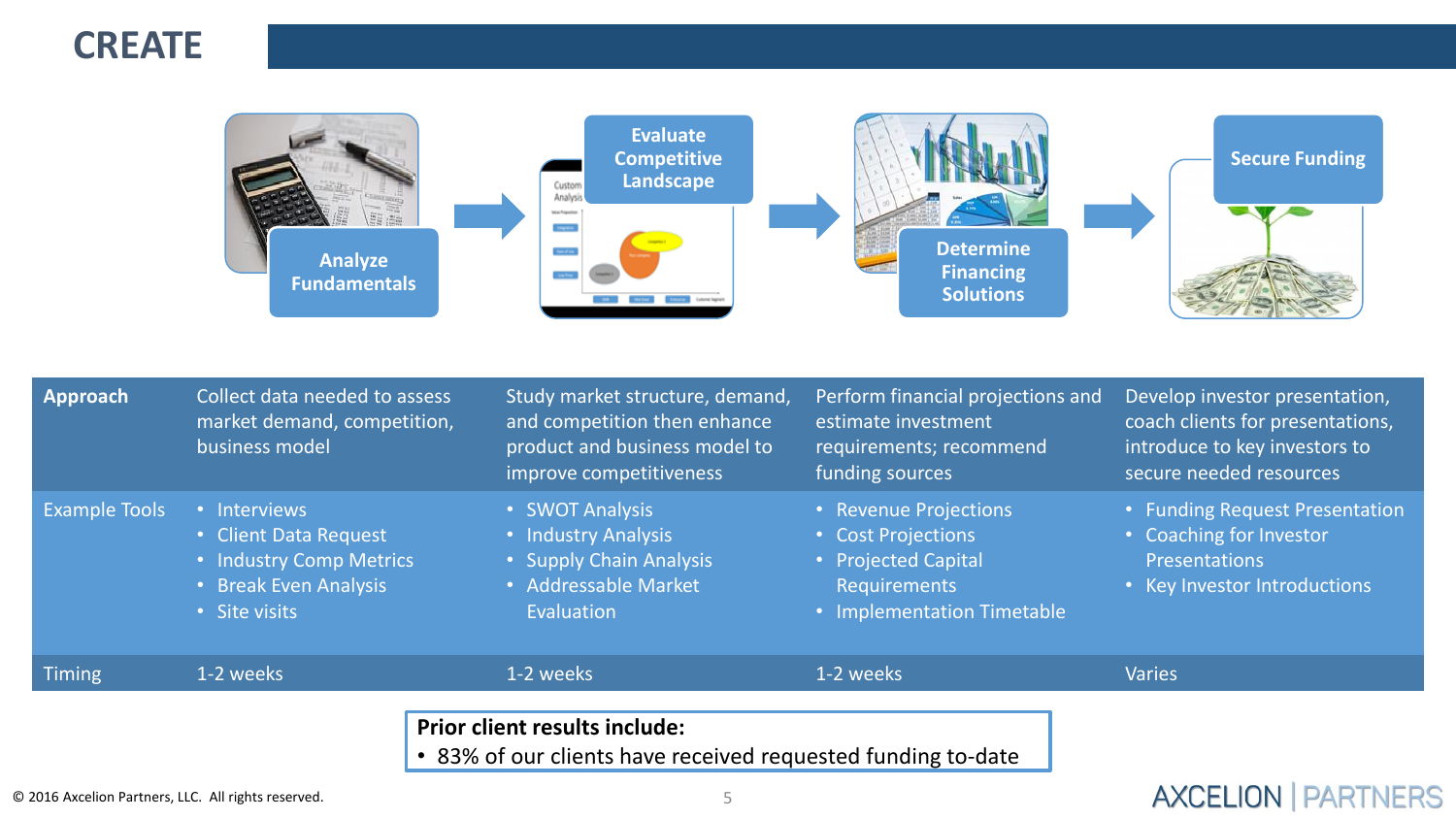## **GROW**

|                                              | <b>Analyze Current</b><br><b>Performance</b>                                                                   | <b>Identify Growth</b><br><b>Opportunities</b>                                                                                            | <b>Develop Growth</b><br><b>Roadmap</b>                                                                    | <b>Execute Growth</b><br><b>Roadmap</b>                                                                                                                              |
|----------------------------------------------|----------------------------------------------------------------------------------------------------------------|-------------------------------------------------------------------------------------------------------------------------------------------|------------------------------------------------------------------------------------------------------------|----------------------------------------------------------------------------------------------------------------------------------------------------------------------|
| <b>Approach</b>                              | Collect needed data to diagnose<br>and quantify opportunities                                                  | Evaluate under-served markets,<br>channels, product offerings,<br>sales and marketing strategies                                          | Prioritize and sequence growth<br>opportunities to optimize<br>revenue, margin and resource<br>constraints | Solutions often include strategy<br>refinement, product innovation,<br>process and organizational<br>changes, technology re-tooling,<br>change management, reporting |
| <b>Example Tools</b>                         | • Stakeholder Interviews<br>• Client Data Request<br>• Site Visits<br>• Market Analysis<br>· Benchmark Studies | • Competitive Assessment<br>• Value Driver Analysis<br>• Sales Effectiveness Analysis<br>• Customer Profitability Study<br>• Gap Analysis | • Opportunity Quantification<br>• Investment Requirements<br>• Implementation Timetable                    | <b>Various Tools as Needed:</b><br>• Process Design, Implementation<br>• Project Management<br>• Change Management<br>• Management Dashboards<br>• Benefit Tracking  |
| <b>Timing</b>                                | 1-2 weeks                                                                                                      | 2-4 weeks                                                                                                                                 | 2 weeks                                                                                                    | Varies by solution                                                                                                                                                   |
| Axcelion Partners, LLC. All rights reserved. |                                                                                                                | <b>Prior client results include:</b><br>• 5-100%+ revenue growth within 2 years<br>• 2-5% improvement in operating margin rate            |                                                                                                            | <b>AXCELION   PARTNERS</b>                                                                                                                                           |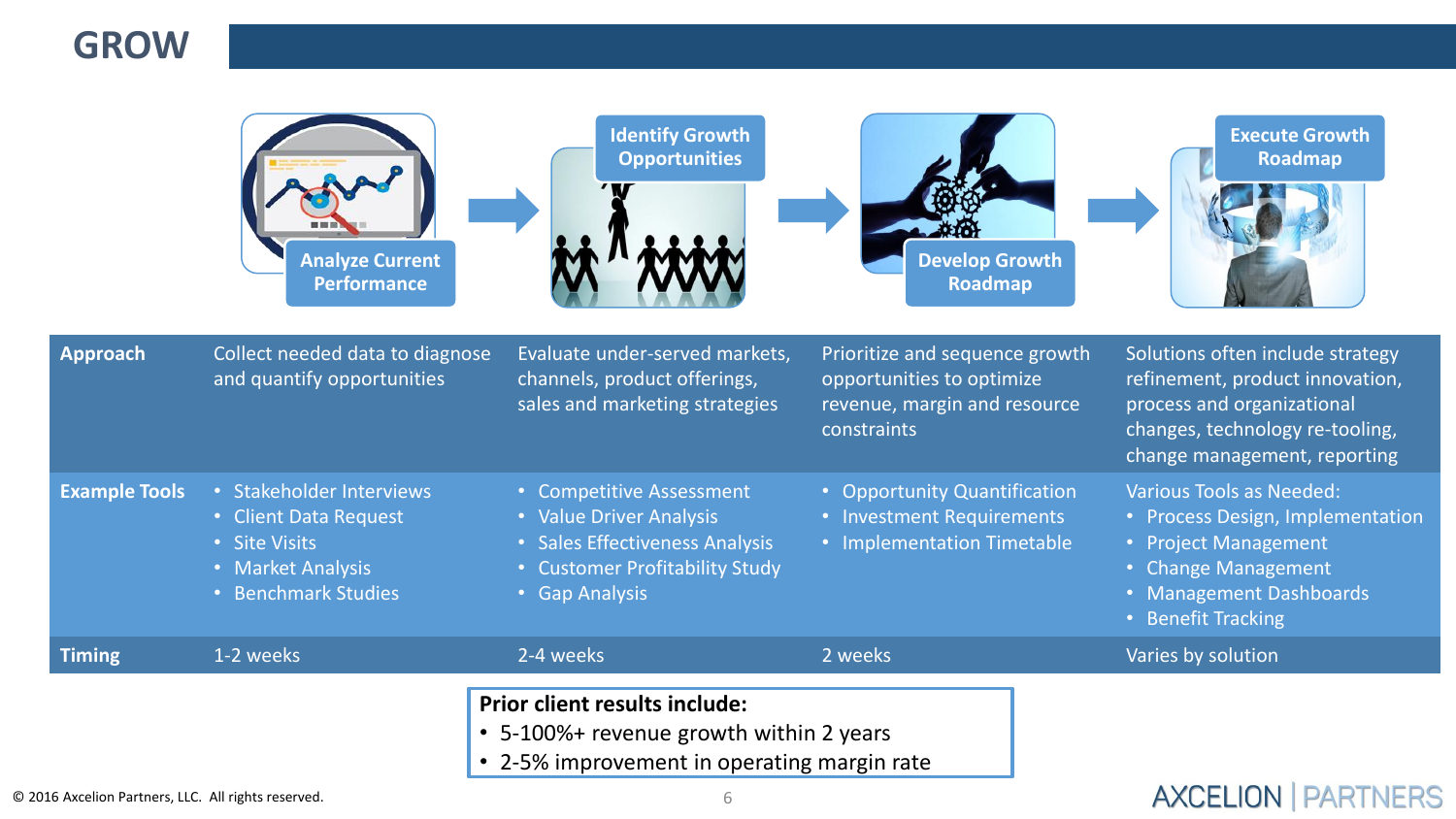## **TRANSFORM**

|                                | <b>Gather Data</b>                                                                                | <b>Analyze Process,</b><br>People,<br><b>Technology</b><br><b>NAME OF STRAIN</b><br>■ 省問 神                                                                                    | <b>Develop</b><br><b>Transformation</b><br><b>Roadmap</b>                                                          | <b>Execute</b><br><b>Transformation</b><br><b>Divital project re</b><br>clarity and help<br><b>Roadmap</b><br>Care Process<br><b>Tachcal</b>                        |
|--------------------------------|---------------------------------------------------------------------------------------------------|-------------------------------------------------------------------------------------------------------------------------------------------------------------------------------|--------------------------------------------------------------------------------------------------------------------|---------------------------------------------------------------------------------------------------------------------------------------------------------------------|
| <b>Approach</b>                | Collect needed data to diagnose<br>and quantify opportunities                                     | Isolate drivers that can yield<br>desired outcomes to improve<br>customer satisfaction, cost<br>reduction, speed to market                                                    | Prioritize, quantify and sequence<br>opportunities to provide fastest<br>results                                   | Solutions often include strategy<br>refinement, process improvement,<br>organizational design, technology<br>re-tooling, change management,<br>reporting            |
| <b>Example</b><br><b>Tools</b> | • Stakeholder Interviews<br>• Client Data Request<br>• Site visits<br>• Process Mapping Workshops | • Value Driver Analysis<br>• Operating Model Review<br>• Information System Maps<br><b>Gap Analysis</b><br>• Complexity Value Stream Maps                                     | • Benefit & Effort Matrix<br>• Opportunity Quantification<br>• Investment Requirements<br>• Transformation Roadmap | <b>Various Tools as Needed:</b><br>• Process Design, Implementation<br>• Project Management<br>• Change Management<br>• Management Dashboards<br>• Benefit Tracking |
| <b>Timing</b>                  | 1-2 weeks                                                                                         | 2-4 weeks                                                                                                                                                                     | 1-2 weeks                                                                                                          | Varies by solution                                                                                                                                                  |
|                                | 16 Axcelion Partners, LLC. All rights reserved.                                                   | <b>Prior client results include:</b><br>• Minimum 10% cost reduction<br>• 1-2% improvement in operating margin rate<br>Improved client and employee satisfaction<br>$\bullet$ |                                                                                                                    | <b>AXCELION   PARTNERS</b>                                                                                                                                          |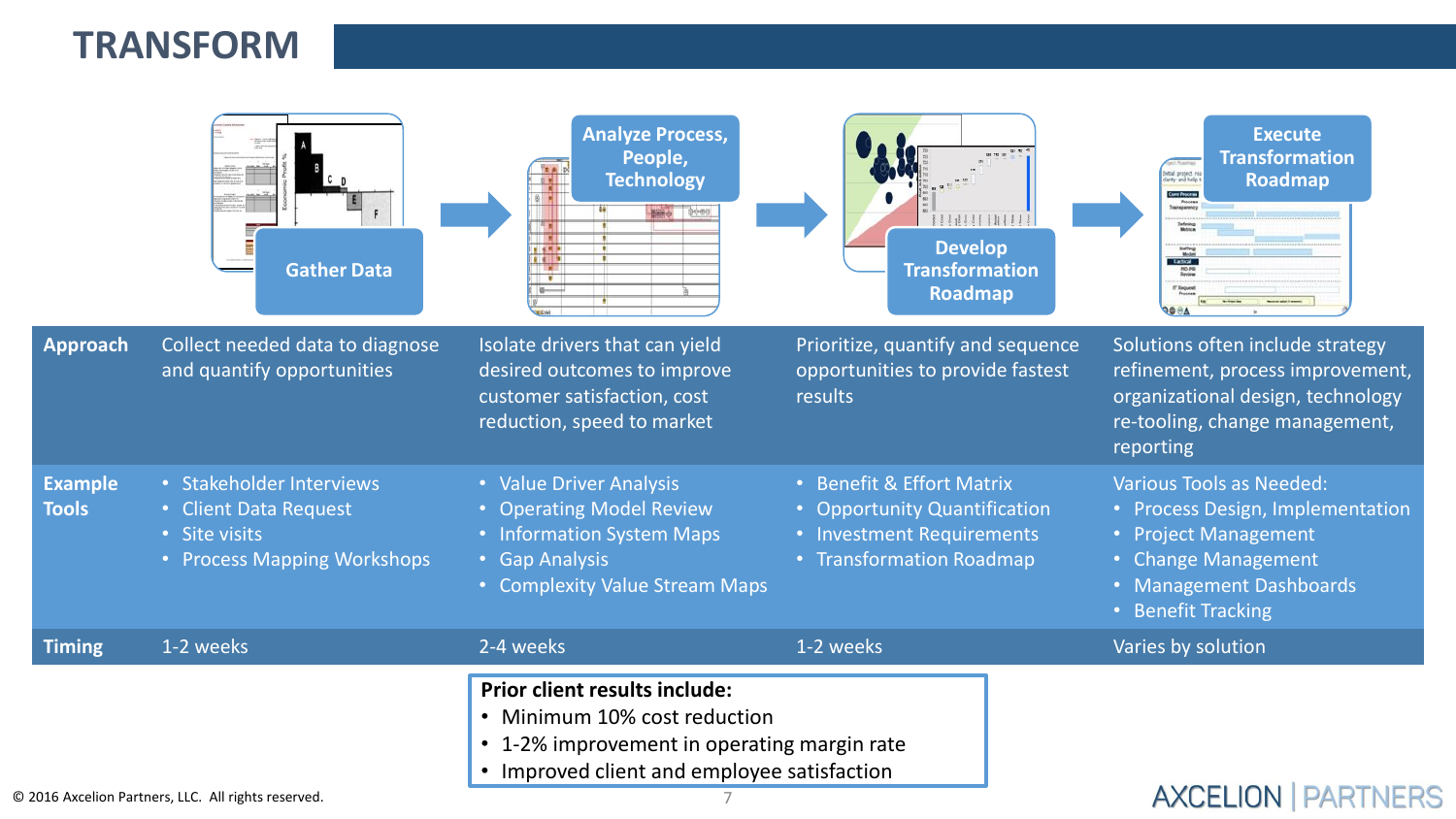## **JACK HAYNIE**



Jack has 25 years experience in strategy, operations, finance and Lean Six Sigma. His specialty is analyzing business performance and revealing ways to improve an organization's strategy, and the alignment of processes, people and technology to that strategy to deliver shareholder value. He has proven his versatility and impact to clients in a wide range of industries and functions with an unwavering focus on business value.

#### **323-241-2764 [jhaynie@axcelionpartners.com](mailto:jhaynie@axcelionpartners.com) [LinkedIn](http://www.linkedin.com/in/jackhaynie)**

### **SELECTED EXPERIENCE EDUCATION**

#### **Business Turnaround (Private Advertising Services Company)**

- Conducted enterprise-wide assessment then executed transformation roadmap to double revenues from \$50M up to \$100M+ and widened margin rates by 4 percentage points in 2 years
- With a 95% reduction in client project errors and rush-orders, client experience improved after re-building project management system and processes, changing client interaction points, improving communications between departments, and creating management reporting tools

#### **Complexity Management and Innovation Process Design (Global Retailer)**

- Led team to identify sources of process, portfolio and organizational complexity that diminished firm profits and speed to market
- Over \$1B in benefits identified for margin improvements and cost reductions, including changes to operating model; innovation, sales and marketing strategies
- Shortened time to market for \$200M private label offering business line by streamlining product ideation, development and supply chain processes **Customer Profitability Improvement (Global Agribusiness Company)**
- Designed and implemented new approach to evaluate and realize customer profitability improvements to capture net benefits exceeding 1% of revenue

#### **Process Improvement (Global Telecommunications Company)**

- Improved customer on-time performance and satisfaction by reducing cycle times for order entry, provisioning and testing for business services
- Reduced headcount by up to 25% in US and off-shore service centers while improving customer outcomes

#### **Lean Six Sigma Deployment Design (Canadian Telecom Company)**

• Designed Continuous Improvement Center of Excellence for \$150MM technology support group for residential service fulfillment and reduced ramp-up time by 9-12 months

- **Kellogg School of Management, Northwestern Univ.** MBA
- **Rensselaer Polytechnic Institute** BS: Management; Minors: Economics, Communications
- **Certified Lean Six Sigma Master Black Belt**
- **GE Financial Management Program**

#### **EMPLOYMENT HISTORY**

- Hewlett Packard Enterprise
- Accenture
- The Sunflower Group
- General Electric
- Honeywell

### **FUNCTIONAL EXPERIENCE**

- Operations Strategy
- Strategic Planning
- Lean Six Sigma
- Organizational Design
- Change Management
- Business Analytics
- Financial and Budget Analysis
- Working Capital Management
- Training & Facilitation
- Client Service

### **INDUSTRY EXPERIENCE**

- Telecommunications
- Retail
- Financial Services
- Manufacturing
- Pharmaceutical
- Distribution
- Aerospace
- Advertising
- Oil and Gas
- Agribusiness

**AXCELION | PARTNERS**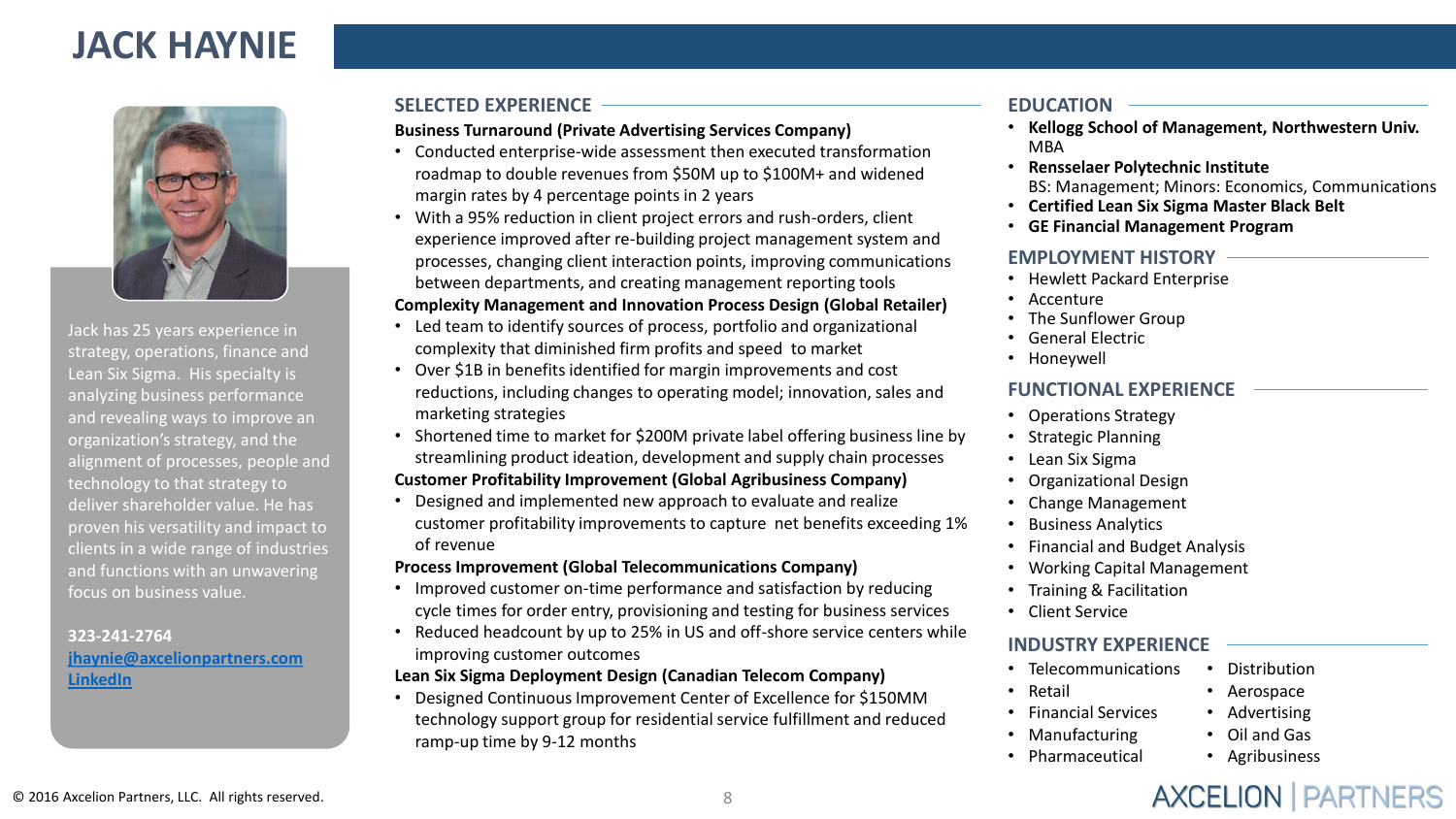## **JEFF MORIDANI**



Jeff has 9 years of experience working with startups and small businesses in a wide variety of industries and across multidisciplinary job functions. With his background in finance and industry research, Jeff utilizes fundamental and quantitative analysis to advise and mentor businesses in a variety of topics such as product development, market and competitive positioning and financial strategy. His focus on value creation helps to propel startups toward a profitable and competitive business model.

**310-590-5782 [jmoridani@axcelionpartners.com](mailto:jmoridani@axcelionpartners.com) [LinkedIn](https://www.linkedin.com/in/jeffreymoridani)**

#### **SELECTED EXPERIENCE EDUCATION**

#### **Early Stage Guidance (Sustainable Materials Development Firm)**

- Provided clients with business and financial development services
- Provided key guidance to early stage businesses around financial models and business plan
- Developed systems and structures for business processes including investor and customer relationship programs
- Developed business fundamentals and client enrichment prior to VC and Angel funding

#### **Research, Financial & Cost Modeling (Renewable Energy and Energy Efficiency Company)**

- Created and maintained financial models for project and corporate funding focused on EE/RE for the built environment
- Created burn rate models, budgeting models and project scenarios for client pitches
- Researched, analyzed and executed projects to support client procurement

#### **Data Organization and Analysis (Global Large Cap Fixed Income Bank)**

- Performed analysis on fixed income securities involving commercial, retail and multi-tenant backed securities
- Streamlined processes to efficiently analyze large amounts of data under aggressive market-driven conditions

#### **Project & Client Management, Managerial Accounting (Sustainable Conferencing Company)**

- Managed all critical accounts and relationships with clients and partners with oversight over all accounts
- Led department responsible for finance, budget analysis, and business/project valuations/forecasting

- **University of California – Los Angeles** Certificate in Corporate Finance
- **University of California – Berkeley** Certificate in Managerial Finance
- **University of California – Santa Barbara** BA: Business Economics, minor in Japanese Language

#### **EMPLOYMENT HISTORY**

- Inadirom, Inc.
- Soladyne Capital
- Opportunity Green
- Trust Company of the West
- JP Morgan

#### **FUNCTIONAL EXPERIENCE**

- Financial Statement Modeling
- Financial Management
- DCF Modeling
- M&A Modeling
- LBO Modeling

#### **INDUSTRY EXPERIENCE**

- Renewable Energy
- Energy Efficiency
- Materials Development
- Global Fixed Income
- Nutrition Products
- Event Conferencing
- Comps Analysis
- Transaction Comps Analysis
- Client Management
- VBA Programming
- Excel Power User

#### • Digital Media

- Food & Beverage
	- Prestige Beauty Products

**AXCELION | PARTNERS**